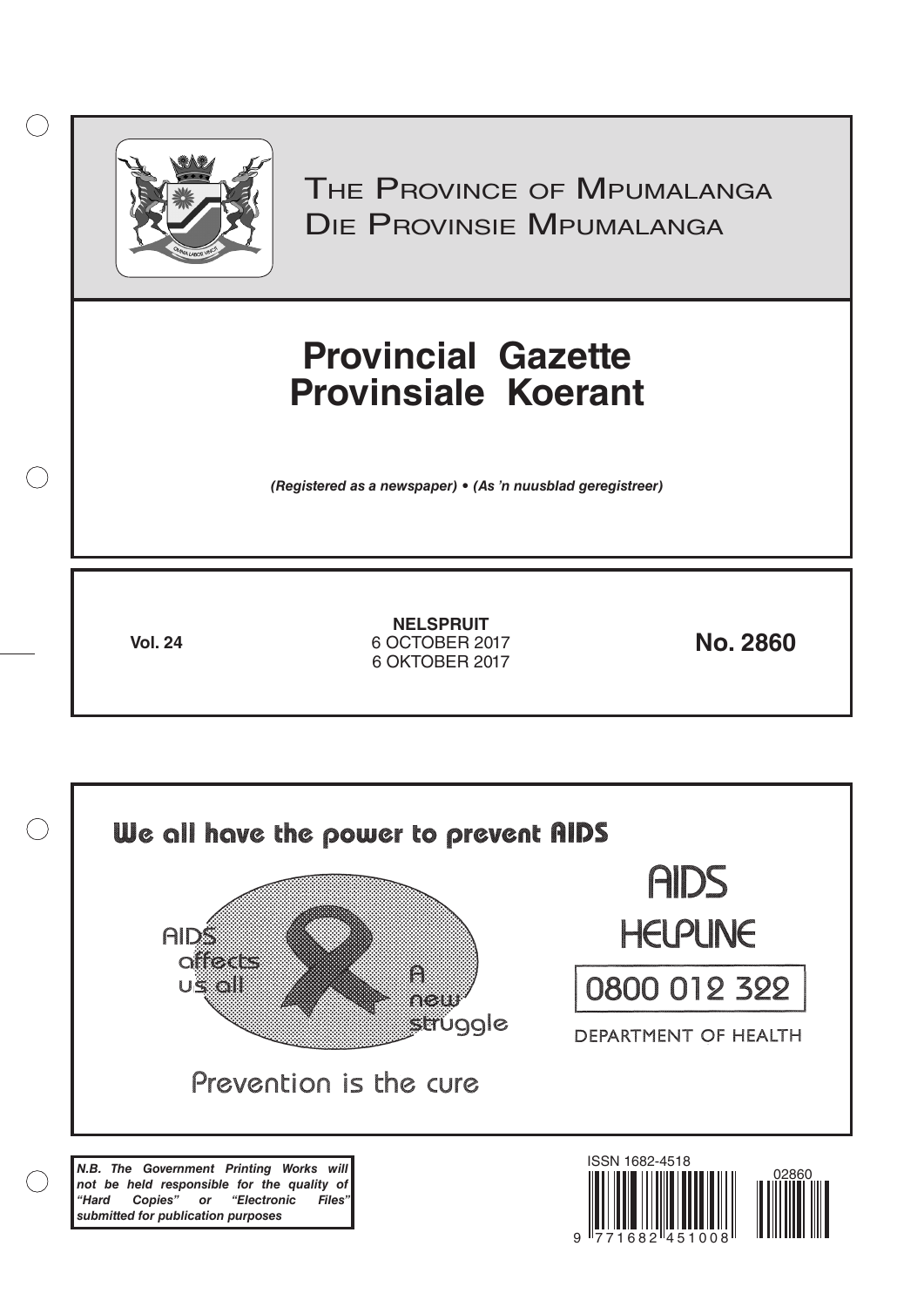# **IMPORTANT NOTICE:**

**The GovernmenT PrinTinG Works Will noT be held resPonsible for any errors ThaT miGhT occur due To The submission of incomPleTe / incorrecT / illeGible coPy.**

**no fuTure queries Will be handled in connecTion WiTh The above.**

# **CONTENTS**

|            |                                                                                                         | Gazette<br>No. | Page<br>No.     |
|------------|---------------------------------------------------------------------------------------------------------|----------------|-----------------|
|            | <b>GENERAL NOTICES • ALGEMENE KENNISGEWINGS</b>                                                         |                |                 |
| 107<br>107 |                                                                                                         | 2860<br>2860   | 11<br>11        |
|            | <b>PROVINCIAL NOTICES • PROVINSIALE KENNISGEWINGS</b>                                                   |                |                 |
| 129        | Msukaligwa Local Municipality Spatial Planning and Land Use Management By-law, 2016: Erf 1467, Ermelo   | 2860           | 12 <sup>7</sup> |
| 129        | Msukaligwa Plaaslike Munisipaliteit Ruimtelike Beplanning en Grondgebruikbestuursverordening, 2016: Erf | 2860           | 12              |
|            | LOCAL AUTHORITY NOTICES • PLAASLIKE OWERHEIDS KENNISGEWINGS                                             |                |                 |
| 110        | Dr JS Moroka Spatial Planning and Land use Management Bylaw, 2016: Farm Matjesgoedkuil 3 JS,            | 2860           | 13              |
| 111        | Spatial Planning and Land Use Management Act (16/2013): Notice of cancellation of general plan and      | 2860           | 15              |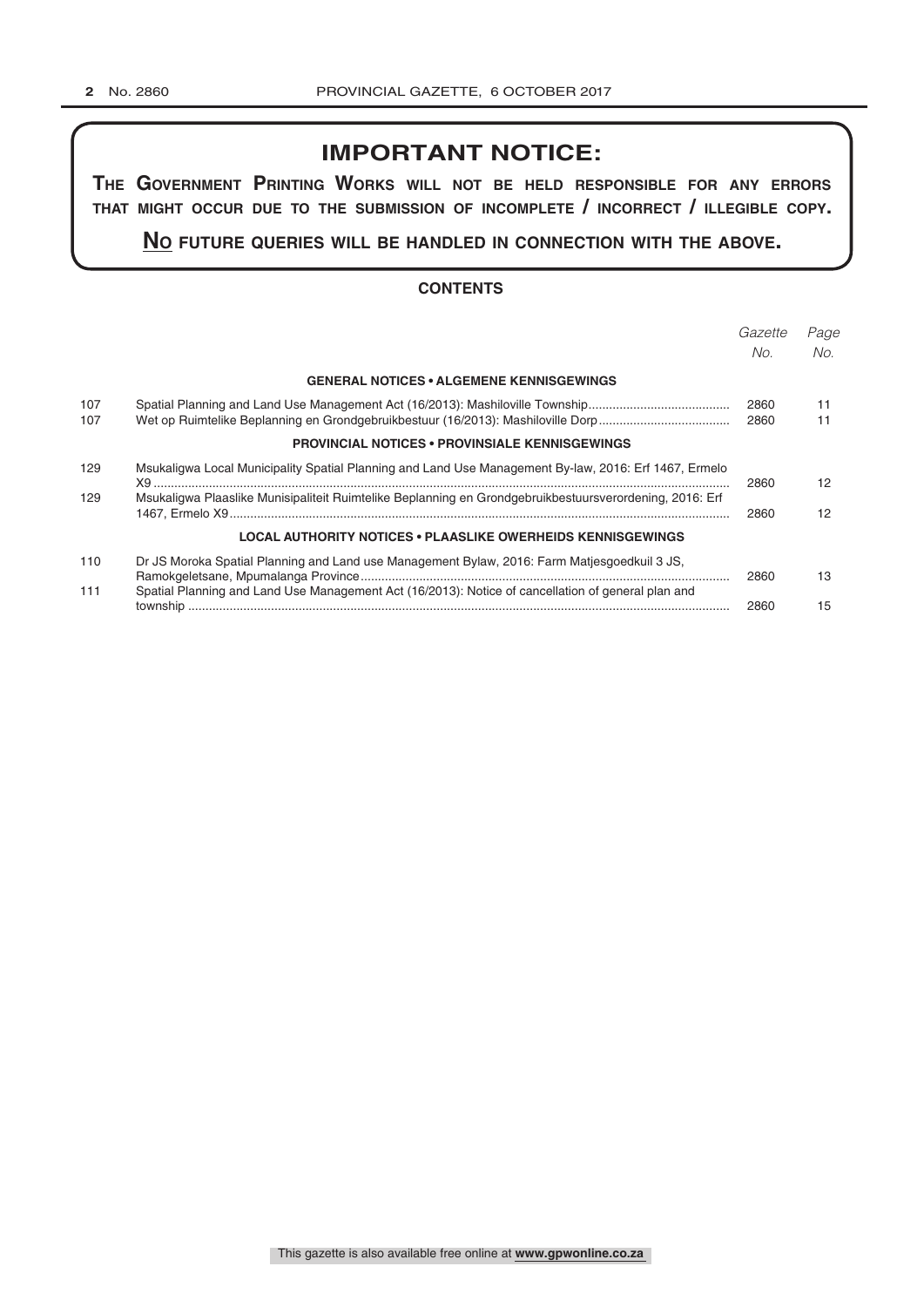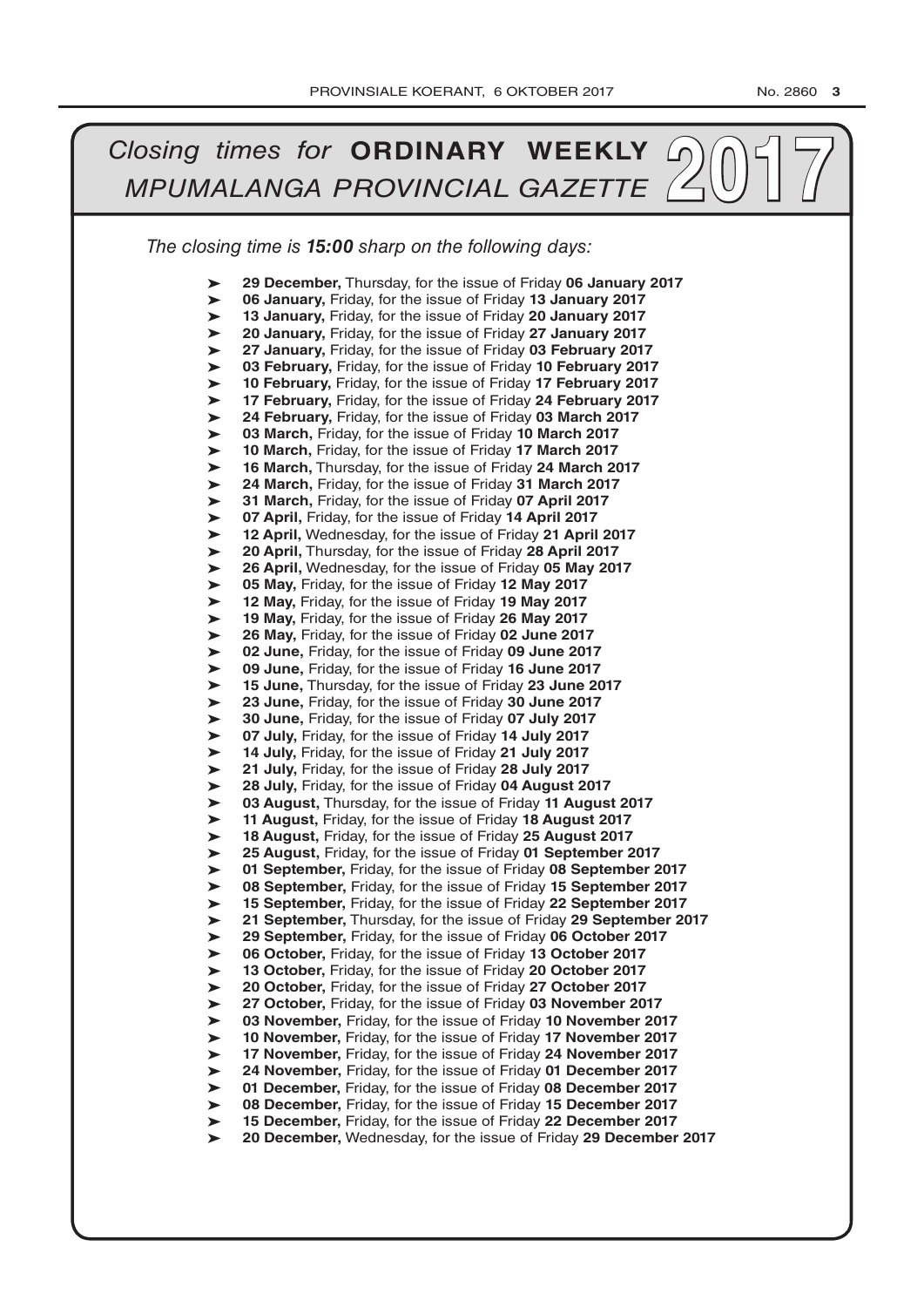# **LIST OF TARIFF RATES** FOR PUBLICATION OF NOTICES **COMMENCEMENT: 1 APRIL 2016**

# **NATIONAL AND PROVINCIAL**

Notice sizes for National, Provincial & Tender gazettes 1/4, 2/4, 3/4, 4/4 per page. Notices submitted will be charged at R1000 per full page, pro-rated based on the above categories.

| <b>Pricing for National, Provincial - Variable Priced Notices</b> |                          |                      |  |  |
|-------------------------------------------------------------------|--------------------------|----------------------|--|--|
| Notice Type                                                       | <b>Page Space</b>        | <b>New Price (R)</b> |  |  |
| Ordinary National, Provincial                                     | 1/4 - Quarter Page       | 250.00               |  |  |
| Ordinary National, Provincial                                     | 2/4 - Half Page          | 500.00               |  |  |
| Ordinary National, Provincial                                     | 3/4 - Three Quarter Page | 750.00               |  |  |
| Ordinary National, Provincial                                     | 4/4 - Full Page          | 1000.00              |  |  |

# **EXTRA-ORDINARY**

All Extra-ordinary National and Provincial gazette notices are non-standard notices and attract a variable price based on the number of pages submitted.

The pricing structure for National and Provincial notices which are submitted as **Extra ordinary submissions** will be charged at **R3000** per page.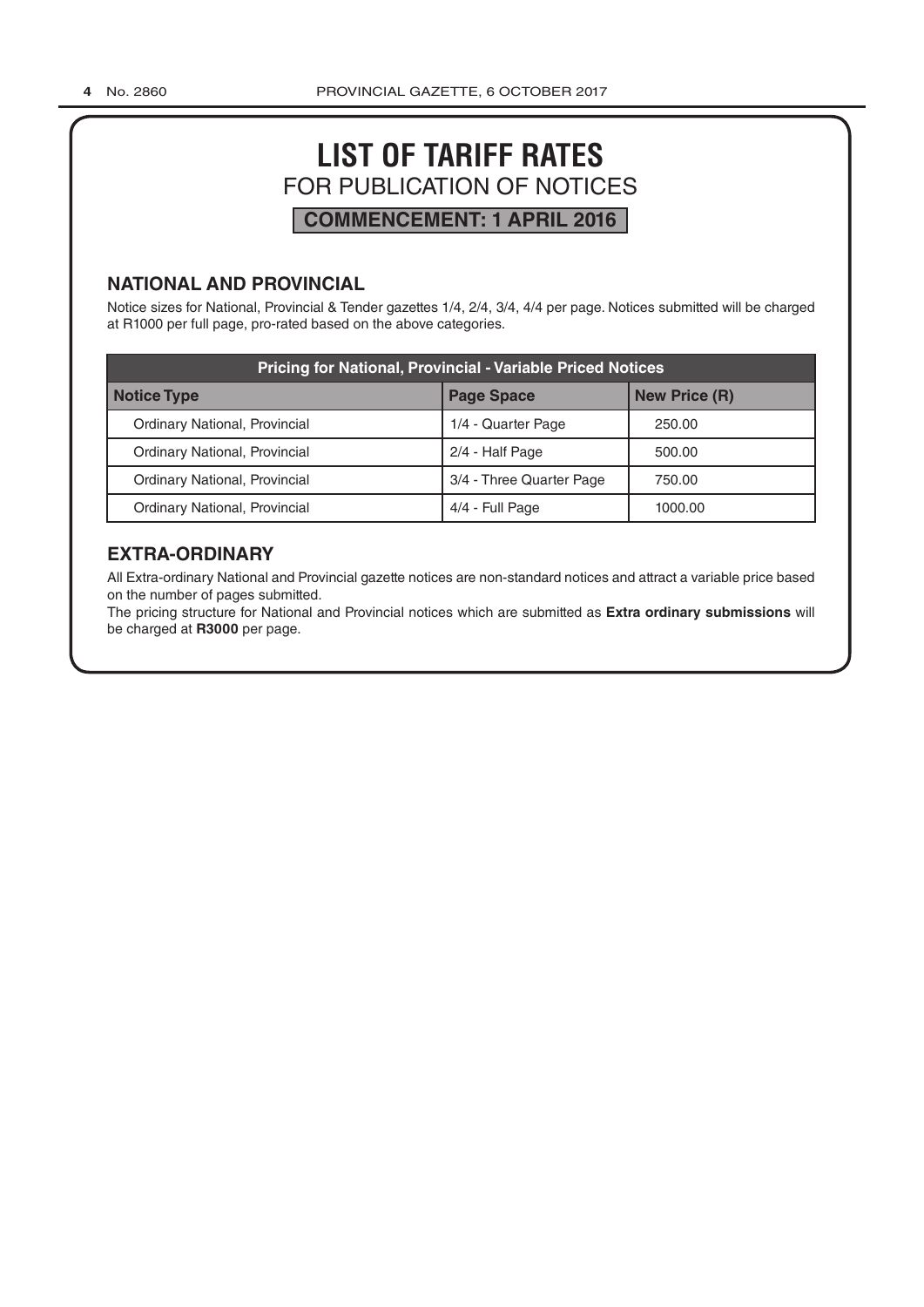The **Government Printing Works** (**GPW**) has established rules for submitting notices in line with its electronic notice processing system, which requires the use of electronic *Adobe* Forms. Please ensure that you adhere to these guidelines when completing and submitting your notice submission.

# **Closing Times for ACCepTAnCe of noTiCes**

- 1. The *Government Gazette* and *Government Tender Bulletin* are weekly publications that are published on Fridays and the closing time for the acceptance of notices is strictly applied according to the scheduled time for each gazette.
- 2. Please refer to the Submission Notice Deadline schedule in the table below. This schedule is also published online on the Government Printing works website www.gpwonline.co.za

All re-submissions will be subject to the standard cut-off times. **All notices received after the closing time will be rejected**.

| <b>Government Gazette Type</b>                   | <b>Publication</b><br><b>Frequency</b> | <b>Publication Date</b>                              | <b>Submission Deadline</b>                              | <b>Cancellations Deadline</b>                   |
|--------------------------------------------------|----------------------------------------|------------------------------------------------------|---------------------------------------------------------|-------------------------------------------------|
| <b>National Gazette</b>                          | Weekly                                 | Friday                                               | Friday 15h00 for next Friday                            | Tuesday, 15h00 - 3 days<br>prior to publication |
| <b>Regulation Gazette</b>                        | Weekly                                 | Friday                                               | Friday 15h00, to be published<br>the following Friday   | Tuesday, 15h00 - 3 days<br>prior to publication |
| <b>Petrol Price Gazette</b>                      | As required                            | First Wednesday of<br>the month                      | One week before publication                             | 3 days prior to<br>publication                  |
| <b>Road Carrier Permits</b>                      | Weekly                                 | Friday                                               | Thursday 15h00, to be<br>published the following Friday | 3 days prior to<br>publication                  |
| Unclaimed Monies (justice,<br>labour or lawyers) | January / As<br>required<br>2 per year | Any                                                  | 15 January / As required                                | 3 days prior to<br>publication                  |
| Parliament (acts, white paper,<br>green paper)   | As required                            | Any                                                  |                                                         | 3 days prior to<br>publication                  |
| <b>Manuals</b>                                   | As required                            | Any                                                  | <b>None</b>                                             | <b>None</b>                                     |
| <b>State of Budget</b><br>(National Treasury)    | <b>Monthly</b>                         | Any                                                  | 7 days prior to publication                             | 3 days prior to<br>publication                  |
| Legal Gazettes A, B and C                        | Weekly                                 | Friday                                               | One week before publication                             | Tuesday, 15h00 - 3 days<br>prior to publication |
| <b>Tender Bulletin</b>                           | Weekly                                 | Friday                                               | Friday 15h00 for next Friday                            | Tuesday, 15h00 - 3 days<br>prior to publication |
| Gauteng                                          | Weekly                                 | Wednesday                                            | Two weeks before publication                            | 3 days after submission<br>deadline             |
| <b>Eastern Cape</b>                              | Weekly                                 | Monday                                               | One week before publication                             | 3 days prior to<br>publication                  |
| Northern Cape                                    | Weekly                                 | Monday                                               | One week before publication                             | 3 days prior to<br>publication                  |
| <b>North West</b>                                | Weekly                                 | Tuesday                                              | One week before publication                             | 3 days prior to<br>publication                  |
| KwaZulu-Natal                                    | Weekly                                 | Thursday                                             | One week before publication                             | 3 days prior to<br>publication                  |
| Limpopo                                          | Weekly                                 | Friday                                               | One week before publication                             | 3 days prior to<br>publication                  |
| Mpumalanga                                       | Weekly                                 | Friday                                               | One week before publication                             | 3 days prior to<br>publication                  |
| <b>Gauteng Liquor License</b><br>Gazette         | Monthly                                | Wednesday before<br>the First Friday of the<br>month | Two weeks before publication                            | 3 days after submission<br>deadline             |
| Northern Cape Liquor License<br>Gazette          | Monthly                                | First Friday of the<br>month                         | Two weeks before publication                            | 3 days after submission<br>deadline             |
| National Liquor License Gazette                  | <b>Monthly</b>                         | First Friday of the<br>month                         | Two weeks before publication                            | 3 days after submission<br>deadline             |
| Mpumalanga Liquor License<br>Gazette             | 2 per month                            | Second & Fourth<br>Friday                            | One week before                                         | 3 days prior to<br>publication                  |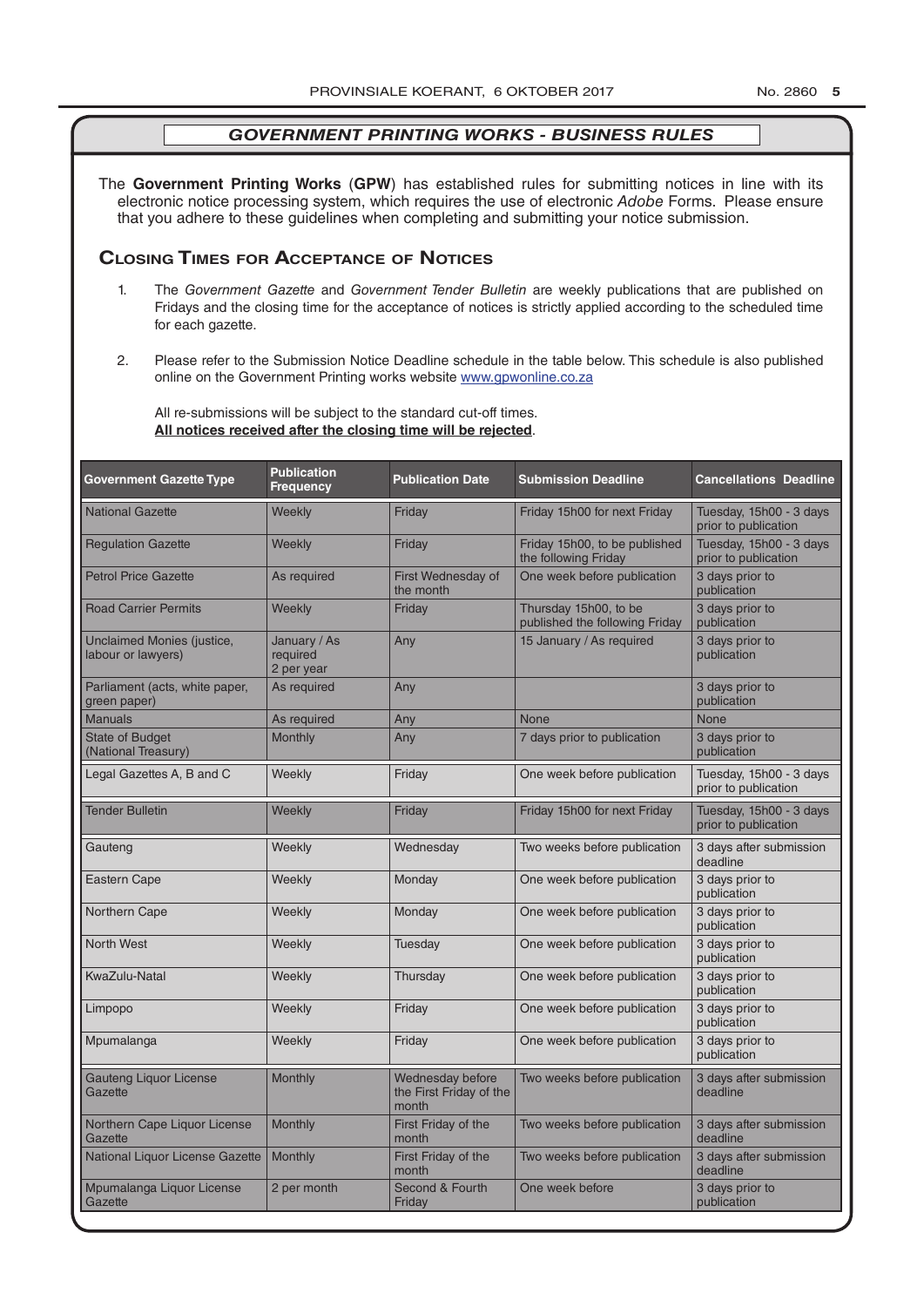# **exTrAordinAry gAzeTTes**

3. *Extraordinary Gazettes* can have only one publication date. If multiple publications of an *Extraordinary Gazette* are required, a separate Z95/Z95Prov *Adobe* Forms for each publication date must be submitted.

# **NOTICE SUBMISSION PROCESS**

- 4. Download the latest *Adobe* form, for the relevant notice to be placed, from the **Government Printing Works** website www.gpwonline.co.za.
- 5. The *Adobe* form needs to be completed electronically using *Adobe Acrobat* / *Acrobat Reader*. Only electronically completed *Adobe* forms will be accepted. No printed, handwritten and/or scanned *Adobe* forms will be accepted.
- 6. The completed electronic *Adobe* form has to be submitted via email to submit.egazette@gpw.gov.za. The form needs to be submitted in its original electronic *Adobe* format to enable the system to extract the completed information from the form for placement in the publication.
- 7. Every notice submitted **must** be accompanied by an official **GPW** quotation. This must be obtained from the *eGazette* Contact Centre.
- 8. Each notice submission should be sent as a single email. The email **must** contain **all documentation relating to a particular notice submission**.
	- 8.1. Each of the following documents must be attached to the email as a separate attachment:
		- 8.1.1. An electronically completed *Adobe* form, specific to the type of notice that is to be placed.
			- 8.1.1.1. For National *Government Gazette* or *Provincial Gazette* notices, the notices must be accompanied by an electronic Z95 or Z95Prov *Adobe* form
			- 8.1.1.2. The notice content (body copy) **MUST** be a separate attachment.
		- 8.1.2. A copy of the official **Government Printing Works** quotation you received for your notice . *(Please see Quotation section below for further details)*
		- 8.1.3. A valid and legible Proof of Payment / Purchase Order: **Government Printing Works** account customer must include a copy of their Purchase Order*.* **Non**-**Government Printing Works** account customer needs to submit the proof of payment for the notice
		- 8.1.4. Where separate notice content is applicable (Z95, Z95 Prov and TForm 3, it should **also** be attached as a separate attachment. *(Please see the Copy Section below, for the specifications)*.
		- 8.1.5. Any additional notice information if applicable.
- 9. The electronic *Adobe* form will be taken as the primary source for the notice information to be published. Instructions that are on the email body or covering letter that contradicts the notice form content will not be considered. The information submitted on the electronic *Adobe* form will be published as-is.
- 10. To avoid duplicated publication of the same notice and double billing, Please submit your notice **ONLY ONCE.**
- 11. Notices brought to **GPW** by "walk-in" customers on electronic media can only be submitted in *Adobe* electronic form format. All "walk-in" customers with notices that are not on electronic *Adobe* forms will be routed to the Contact Centre where they will be assisted to complete the forms in the required format.
- 12. Should a customer submit a bulk submission of hard copy notices delivered by a messenger on behalf of any organisation e.g. newspaper publisher, the messenger will be referred back to the sender as the submission does not adhere to the submission rules.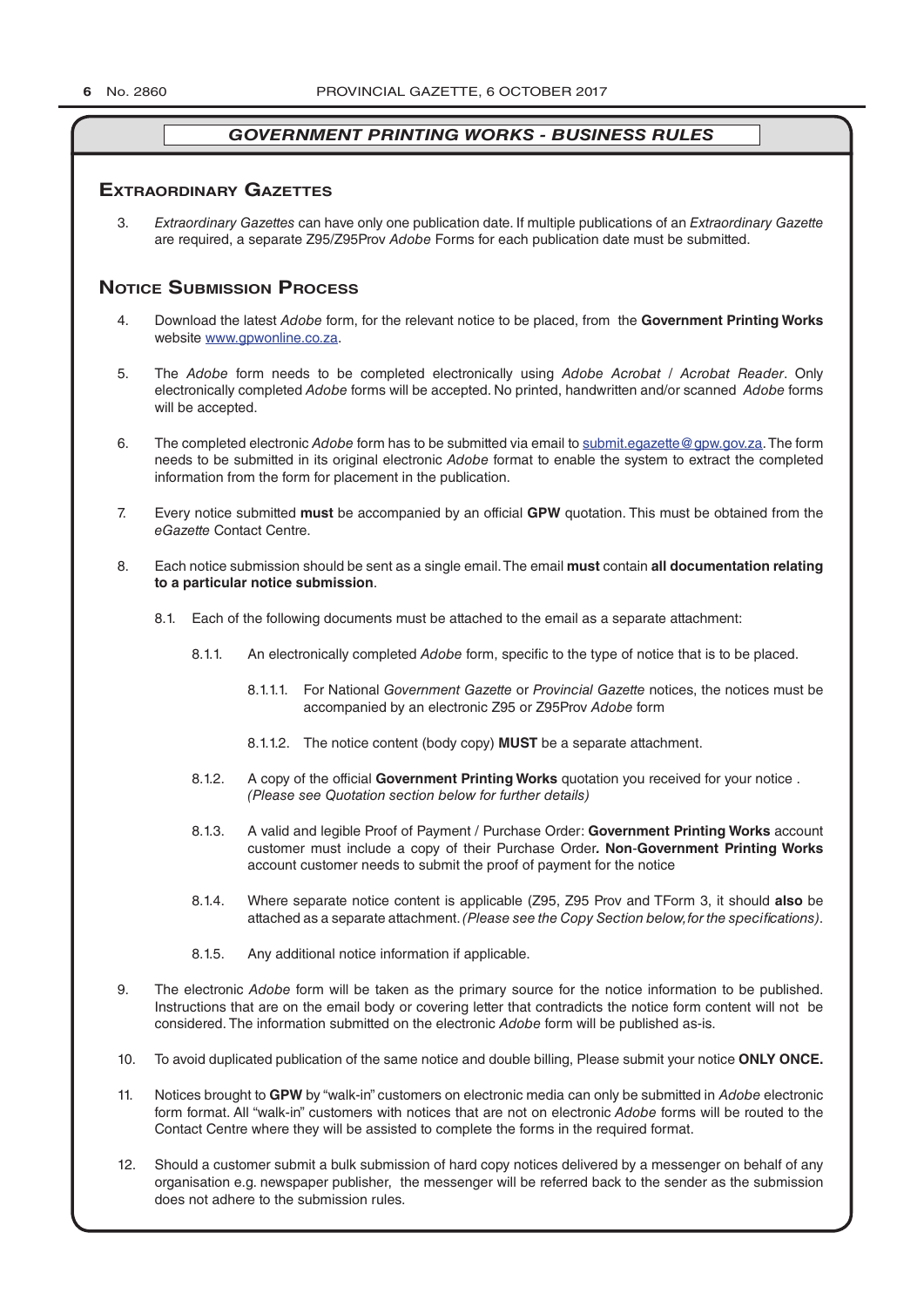# **QuoTATions**

- 13. Quotations are valid until the next tariff change.
	- 13.1. *Take note:* **GPW**'s annual tariff increase takes place on *1 April* therefore any quotations issued, accepted and submitted for publication up to *31 March* will keep the old tariff. For notices to be published from 1 April, a quotation must be obtained from **GPW** with the new tariffs. Where a tariff increase is implemented during the year, **GPW** endeavours to provide customers with 30 days' notice of such changes.
- 14. Each quotation has a unique number.
- 15. Form Content notices must be emailed to the *eGazette* Contact Centre for a quotation.
	- 15.1. The *Adobe* form supplied is uploaded by the Contact Centre Agent and the system automatically calculates the cost of your notice based on the layout/format of the content supplied.
	- 15.2. It is critical that these *Adobe* Forms are completed correctly and adhere to the guidelines as stipulated by **GPW**.

# 16. **APPLICABLE ONLY TO GPW ACCOUNT HOLDERS**:

- 16.1. **GPW** Account Customers must provide a valid **GPW** account number to obtain a quotation.
- 16.2. Accounts for **GPW** account customers **must** be active with sufficient credit to transact with **GPW** to submit notices.
	- 16.2.1. If you are unsure about or need to resolve the status of your account, please contact the **GPW** Finance Department prior to submitting your notices. (If the account status is not resolved prior to submission of your notice, the notice will be failed during the process).

# 17. **APPLICABLE ONLY TO CASH CUSTOMERS:**

- 17.1. Cash customers doing **bulk payments** must use a **single email address** in order to use the **same proof of payment** for submitting multiple notices.
- 18. The responsibility lies with you, the customer, to ensure that the payment made for your notice(s) to be published is sufficient to cover the cost of the notice(s).
- 19. Each quotation will be associated with one proof of payment / purchase order / cash receipt.
	- 19.1. This means that **the quotation number can only be used once to make a payment.**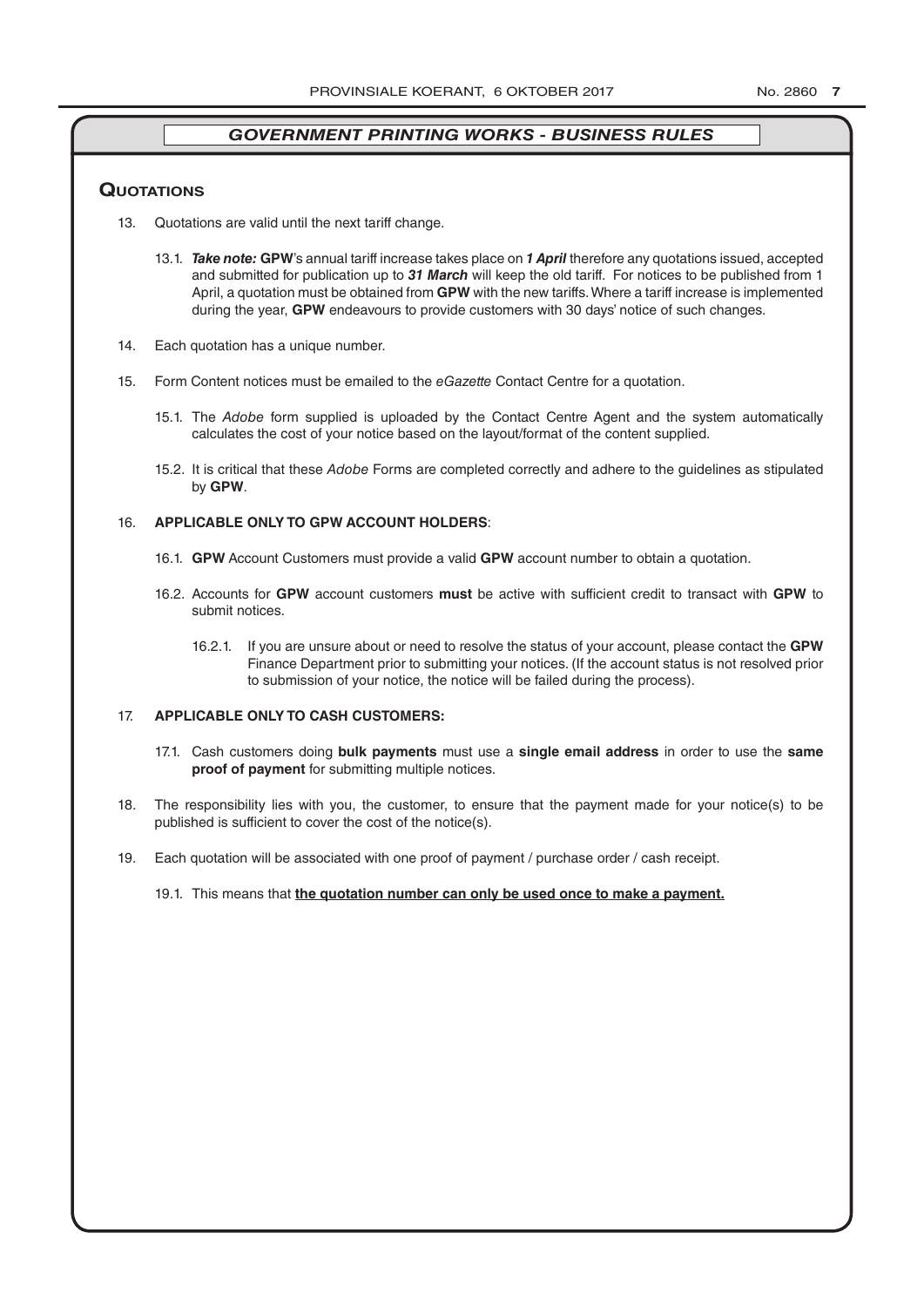# **COPY (SEPARATE NOTICE CONTENT DOCUMENT)**

- 20. Where the copy is part of a separate attachment document for Z95, Z95Prov and TForm03
	- 20.1. Copy of notices must be supplied in a separate document and may not constitute part of any covering letter, purchase order, proof of payment or other attached documents.

The content document should contain only one notice. (You may include the different translations of the same notice in the same document).

20.2. The notice should be set on an A4 page, with margins and fonts set as follows:

Page size  $=$  A4 Portrait with page margins: Top  $=$  40mm, LH/RH  $=$  16mm, Bottom  $=$  40mm; Use font size: Arial or Helvetica 10pt with 11pt line spacing;

Page size = A4 Landscape with page margins: Top = 16mm, LH/RH = 40mm, Bottom = 16mm; Use font size: Arial or Helvetica 10pt with 11pt line spacing;

# **CAnCellATions**

- 21. Cancellation of notice submissions are accepted by **GPW** according to the deadlines stated in the table above in point 2. Non-compliance to these deadlines will result in your request being failed. Please pay special attention to the different deadlines for each gazette. Please note that any notices cancelled after the cancellation deadline will be published and charged at full cost.
- 22. Requests for cancellation must be sent by the original sender of the notice and must accompanied by the relevant notice reference number (N-) in the email body.

# **AmendmenTs To noTiCes**

23. With effect from 01 October 2015, **GPW** will not longer accept amendments to notices. The cancellation process will need to be followed according to the deadline and a new notice submitted thereafter for the next available publication date.

# **REJECTIONS**

- 24. All notices not meeting the submission rules will be rejected to the customer to be corrected and resubmitted. Assistance will be available through the Contact Centre should help be required when completing the forms. (012-748 6200 or email info.egazette@gpw.gov.za). Reasons for rejections include the following:
	- 24.1. Incorrectly completed forms and notices submitted in the wrong format, will be rejected.
	- 24.2. Any notice submissions not on the correct *Adobe* electronic form, will be rejected.
	- 24.3. Any notice submissions not accompanied by the proof of payment / purchase order will be rejected and the notice will not be processed.
	- 24.4. Any submissions or re-submissions that miss the submission cut-off times will be rejected to the customer. The Notice needs to be re-submitted with a new publication date.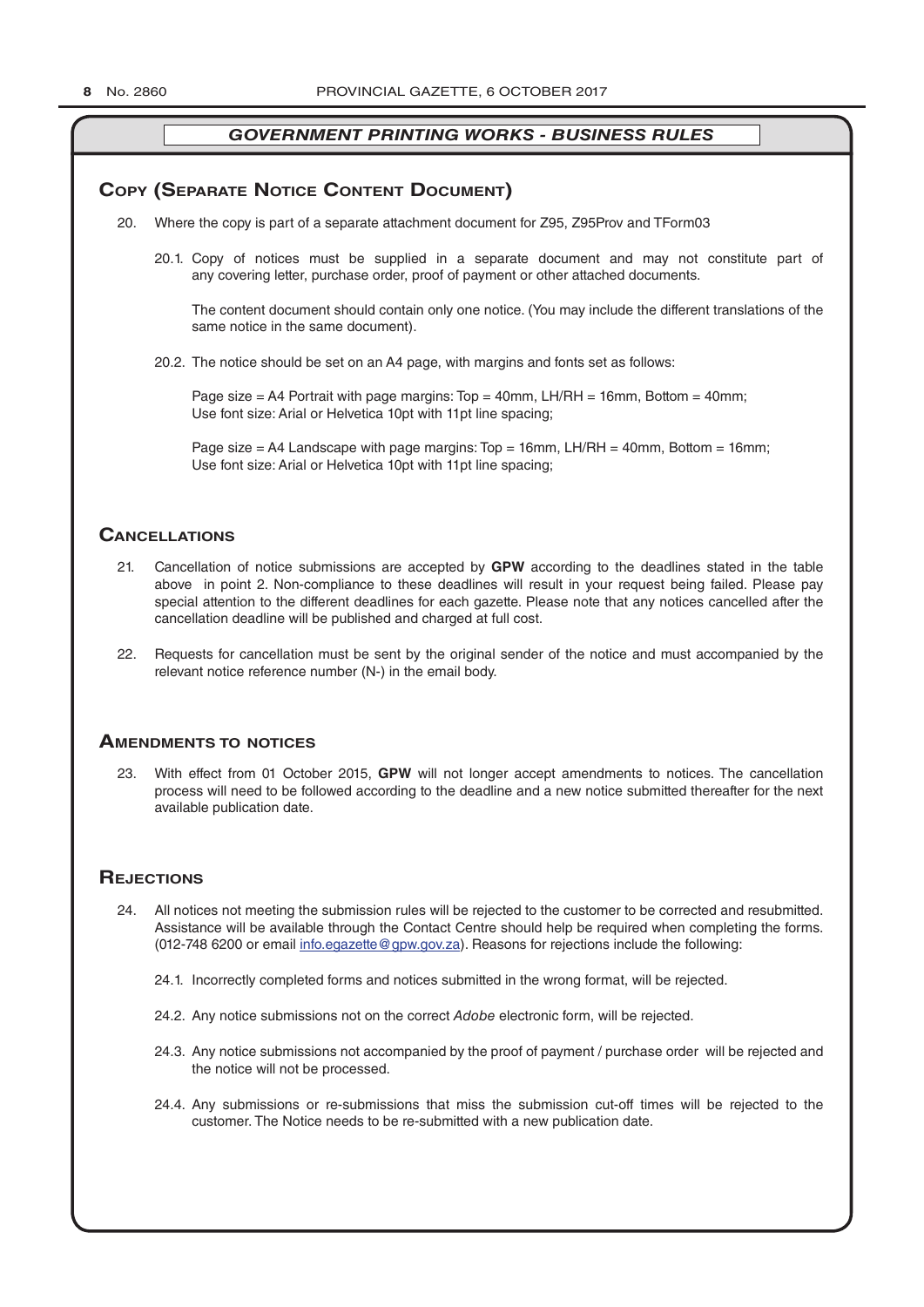### **ApprovAl of noTiCes**

- 25. Any notices other than legal notices are subject to the approval of the Government Printer, who may refuse acceptance or further publication of any notice.
- 26. No amendments will be accepted in respect to separate notice content that was sent with a Z95 or Z95Prov notice submissions. The copy of notice in layout format (previously known as proof-out) is only provided where requested, for Advertiser to see the notice in final Gazette layout. Should they find that the information submitted was incorrect, they should request for a notice cancellation and resubmit the corrected notice, subject to standard submission deadlines. The cancellation is also subject to the stages in the publishing process, i.e. If cancellation is received when production (printing process) has commenced, then the notice cannot be cancelled.

# **governmenT prinTer indemnified AgAinsT liAbiliTy**

- 27. The Government Printer will assume no liability in respect of—
	- 27.1. any delay in the publication of a notice or publication of such notice on any date other than that stipulated by the advertiser;
	- 27.2. erroneous classification of a notice, or the placement of such notice in any section or under any heading other than the section or heading stipulated by the advertiser;
	- 27.3. any editing, revision, omission, typographical errors or errors resulting from faint or indistinct copy.

## **liAbiliTy of AdverTiser**

28. Advertisers will be held liable for any compensation and costs arising from any action which may be instituted against the Government Printer in consequence of the publication of any notice.

# **CusTomer inQuiries**

Many of our customers request immediate feedback/confirmation of notice placement in the gazette from our Contact Centre once they have submitted their notice – While **GPW** deems it one of their highest priorities and responsibilities to provide customers with this requested feedback and the best service at all times, we are only able to do so once we have started processing your notice submission.

**GPW** has a 2-working day turnaround time for processing notices received according to the business rules and deadline submissions.

Please keep this in mind when making inquiries about your notice submission at the Contact Centre.

- 29. Requests for information, quotations and inquiries must be sent to the Contact Centre ONLY.
- 30. Requests for Quotations (RFQs) should be received by the Contact Centre at least **2 working days** before the submission deadline for that specific publication.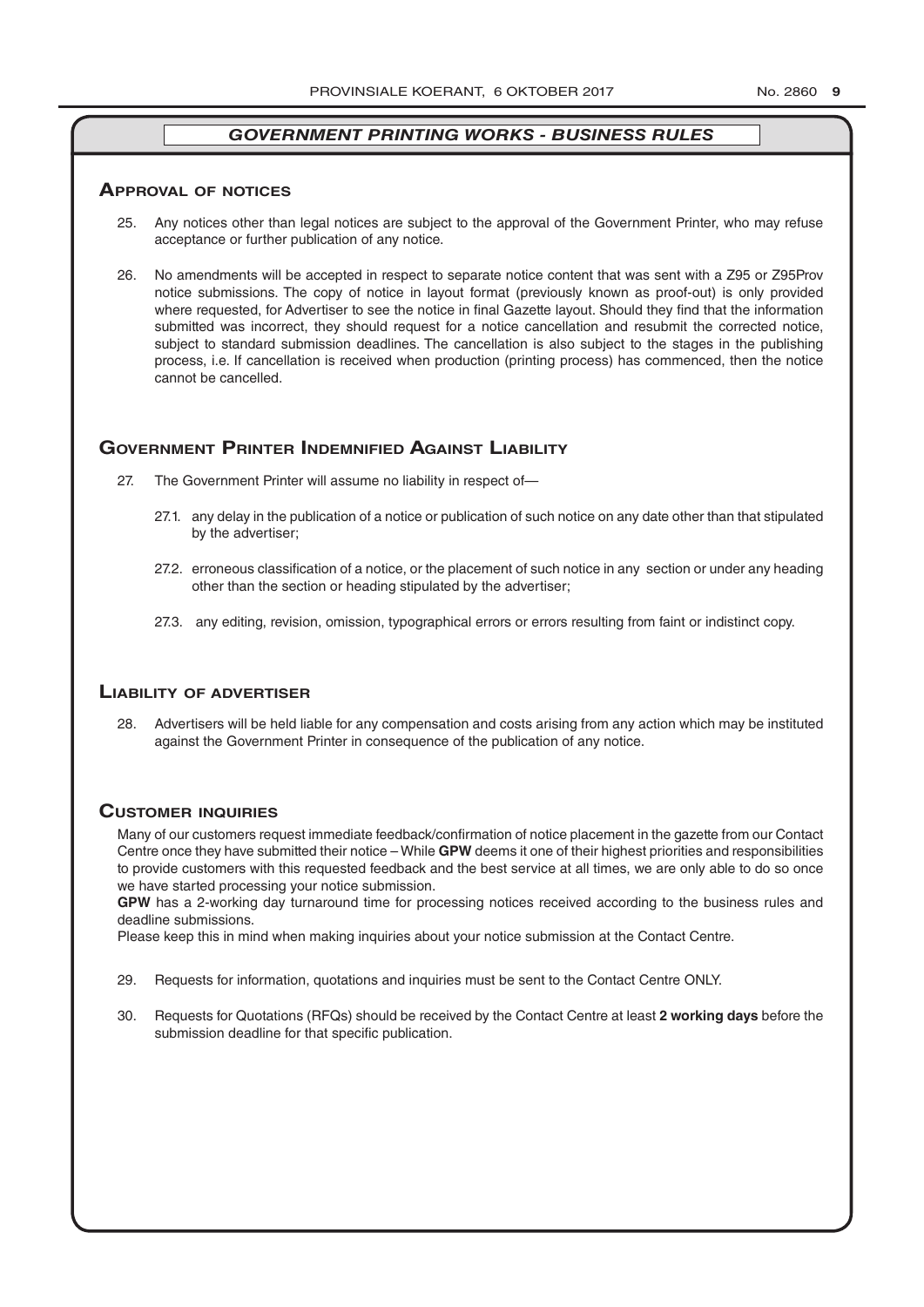### **pAymenT of CosT**

- 31. The Request for Quotation for placement of the notice should be sent to the Gazette Contact Centre as indicated above, prior to submission of notice for advertising.
- 32. Payment should then be made, or Purchase Order prepared based on the received quotation, prior to the submission of the notice for advertising as these documents i.e. proof of payment or Purchase order will be required as part of the notice submission, as indicated earlier.
- 33. Every proof of payment must have a valid **GPW** quotation number as a reference on the proof of payment document.
- 34. Where there is any doubt about the cost of publication of a notice, and in the case of copy, an enquiry, accompanied by the relevant copy, should be addressed to the Gazette Contact Centre, **Government Printing Works**, Private Bag X85, Pretoria, 0001 email: info.egazette@gpw.gov.za before publication.
- 35. Overpayment resulting from miscalculation on the part of the advertiser of the cost of publication of a notice will not be refunded, unless the advertiser furnishes adequate reasons why such miscalculation occurred. In the event of underpayments, the difference will be recovered from the advertiser, and future notice(s) will not be published until such time as the full cost of such publication has been duly paid in cash or electronic funds transfer into the **Government Printing Works** banking account.
- 36. In the event of a notice being cancelled, a refund will be made only if no cost regarding the placing of the notice has been incurred by the **Government Printing Works**.
- 37. The **Government Printing Works** reserves the right to levy an additional charge in cases where notices, the cost of which has been calculated in accordance with the List of Fixed Tariff Rates, are subsequently found to be excessively lengthy or to contain overmuch or complicated tabulation.

# **proof of publiCATion**

- 38. Copies of any of the *Government Gazette* or *Provincial Gazette* can be downloaded from the **Government Printing Works** website www.gpwonline.co.za free of charge, should a proof of publication be required.
- 39. Printed copies may be ordered from the Publications department at the ruling price. The **Government Printing Works** will assume no liability for any failure to post or for any delay in despatching of such *Government Gazette*(s).

# *GOVERNMENT PRINTING WORKS CONTACT INFORMATION*

| <b>Physical Address:</b>                                 | <b>Postal Address:</b>                                              | <b>GPW Banking Details:</b>                 |
|----------------------------------------------------------|---------------------------------------------------------------------|---------------------------------------------|
| <b>Government Printing Works</b>                         | Private Bag X85                                                     | <b>Bank: ABSA Bosman Street</b>             |
| 149 Bosman Street                                        | Pretoria                                                            | <b>Account No.: 405 7114 016</b>            |
| Pretoria                                                 | 0001                                                                | <b>Branch Code: 632-005</b>                 |
| For Gazette and Notice submissions: Gazette Submissions: |                                                                     | <b>E-mail:</b> submit.eqazette@gpw.gov.za   |
|                                                          | <b>For queries and quotations, contact: Gazette Contact Centre:</b> |                                             |
|                                                          |                                                                     | <b>Tel: 012-748 6200</b>                    |
| <b>Contact person for subscribers: Mrs M. Toka:</b>      |                                                                     | <b>E-mail:</b> subscriptions $@$ gpw.gov.za |
|                                                          |                                                                     | <b>Tel: 012-748-6066 / 6060 / 6058</b>      |
|                                                          |                                                                     | <b>Fax: 012-323-9574</b>                    |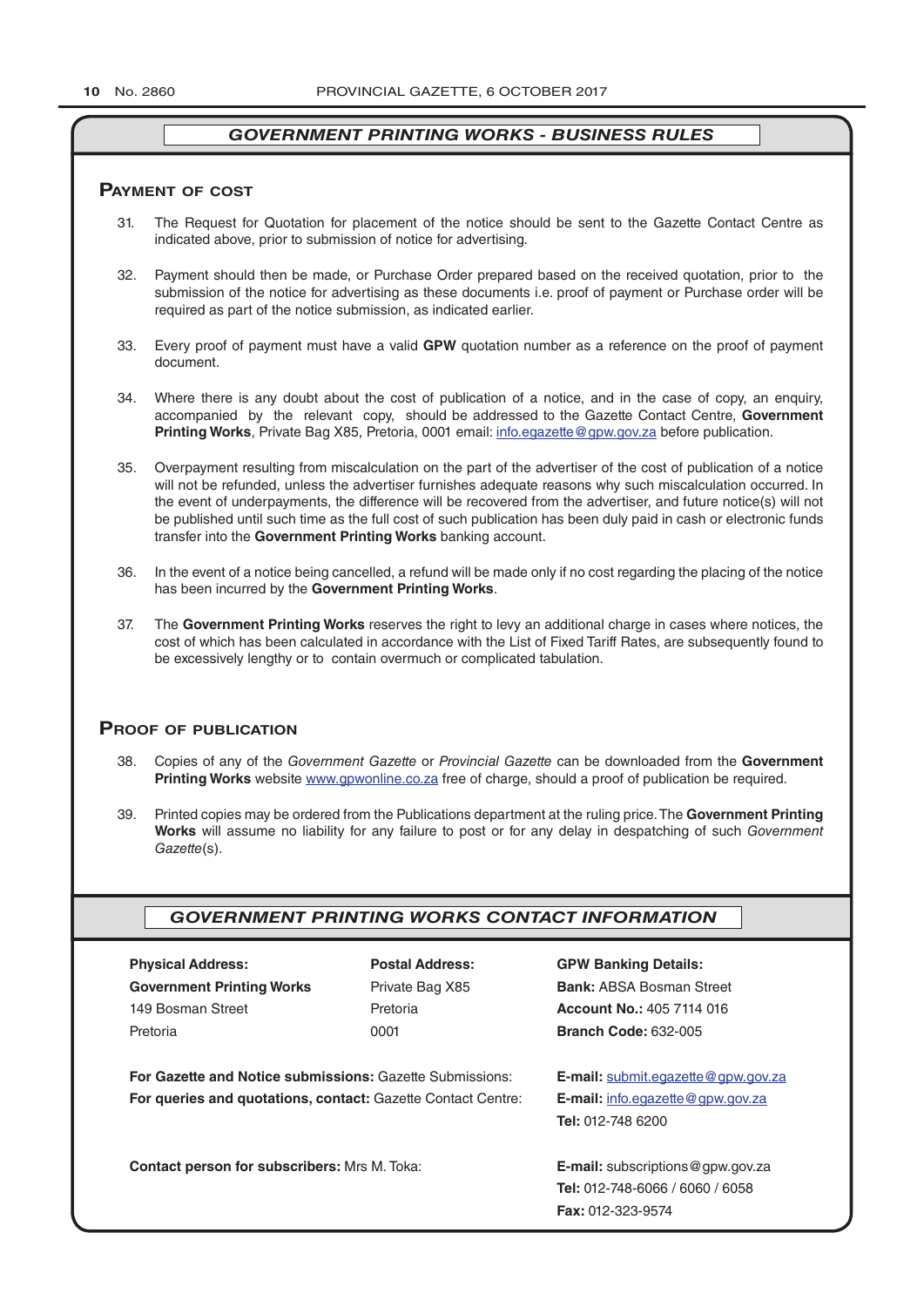# General Notices • Algemene Kennisgewings

# **NOTICE 107 OF 2017**

#### **THEMBISILE HANI MUNICIPALITY**

### **THEMBISILE HANI MUNICIPALITY NOTICE OF A TOWNSHIP ESTABLISHMENT APPLICATION IN TERMS OF** SECTION 59 OF THE THEMBISILE SPATIAL PLANNING AND LAND USE MANAGEMENT BY-LAW, 2015

The Thembisile Hani Local Municipality, hereby gives notice in terms of Spatial Planning and Land Use Management Act, 2013, (SPLUMA, Act 16 of 2013) read together with SPLUMA Regulations (GN R239, 2015) together with Sections 21 and 59 of the Thembisile Spatial Planning and Land Use Management By-Law, 2015 that a land development application to establish a township referred to in the Annexure attached hereto, has been received by it. Particulars of the application will lie for inspection during normal office hours at the office of the Municipal Manager, Thembisile Hani Local Municipality, Stand No. 24, Kwaggafontein, 0458 for a period of 28 days from Friday 6 October 2017 until Friday 3 November 2017. application to establish a township referred to intervention the Annexure attached to the Annexure attached to<br>November 2017  $t_{\text{tot}}$  application during normal of the Municipal Manager, Thembisile Hanisile  $\text{tot}$ 

#### **Annexure**  $\Delta$ nnexure

# **Name of Township: Mashiloville Township**

**Name of Applicant:** Plan Associates Town and Regional Planners INC, (Reg No. 2012/06641/21) 339 Hilda Street, Hatfield, 0028 Telephone No: 012 342 8701, Email: herman@planassociates.co.za Reference: 211727 **Number of Erven and proposed land uses in township: 526** 

- **Namber of Erven and proposed land associates Township. See**<br>
Low Density Residential: 519 (Average size: 522m<sup>2</sup>)
- **EDW DUISITY RUSSIGEMINIEL OVER THE TELEPHONE SIZE:** 0221119<br> **General Mixed Use: 2 (Average size: 1698**m<sup>2</sup>) **Number of Example 2000 in the Erven and uses in the ERGO is a state of the ERGO is a state of the ERGO is a state of the ERGO is a state of the ERGO is a state of the ERGO is a state of the ERGO is a state of the ERGO is** 
	- Institutional: 2 (Average size:  $5002m^2$ )
	- Utilities 1 (Size: 1247m²)
	- Utilities T (Size: 124711-)<br>• Public Open Space: 2 (Average size: 3308m<sup>2</sup>) • Public Open Space.  $2$  (Average size.  $3$

**Land Description:** A part of Portion 4 of the farm Kameelpoortnek 218 JR and a part of the Remainder of the farm Kameelpoortnek 218 JR u Description. A part of Fortion 4 or the familisan

**Location:** The proposed development is located directly north of Kwamhlanga Crossing along the R 568 **Location:** The proposed development is located directly norm of twammariga erossing along the TV soc<br>towards Siyabuswa and is located directly west of the Kwa Thomas settlement. fowards Oryabaswa and is loc

06-13

# **KENNISGEWING 107 VAN 2017**

#### **THEMBISILE HANI MUNISIPALITEIT ARTICH SIDEL SE IN DIE THEMBISILE HANI MUNISIPALITEIT**

# Die Thembisile Hani Munisipaliteit gee hiermee ingevolge die Wet op Ruimtelike Beplanning en Grondgebruikbestuur, **THEMBISILE HANI MUNISIPALITEIT KENNISGEWING VAN AANSOEK OM STIGTING VAN DORP INGEVOLGE** ARTIKEL 59 VAN DIE THEMBISILE HANI MUNISIPALITEIT GRONDGEBRUIKBESTUUR-VERORDENING, 2015

Die Thembisile Hani Munisipaliteit gee hiermee ingevolge die Wet op Ruimtelike Beplanning en Grondgebruikbestuur, 2013 (SPLUMA Wet 16 van 2013) saam gelees met SPLUMA Regulasies (GN R 239, 2015) saam met artikel 21 en 59 ter insae gedurende gewone kantoorure by die Munisipale kantore: Munisipale Bestuurder, Thembisile Hani van die Thembisile Hani Munisipaliteit Grondgebruikbestuurs-verordening, 2015, grond gebruiks aansoek vir die doel van dorpstigting soos beskryf in die Bylaag, ontvang is. Volledige besonderhede en planne (indien enige) van die aansoek lê **Bylaag** ter insae gedurende gewone kantoorure by die Munisipale kantore: Munisipale Bestuurder, Thembisile Hani Munisipaliteit, Erf 24, Kwaggafontein, 0458 vir 'n tydperk van 28 dae vanaf 6 Oktober 2017 tot Vrydag 3 November 2017.

#### **Bylaag**

#### **Naam van gemagtige agend:** Plan Medewerkers Stads- en Streetkbeplanners Ingelyf (Registrasie Nr. 2012/06641/21) 339 Hilda Straat, Hatfield, 0028 Tel No: 012 342 8701, Epos: herman@planassociates.co.za Verwysing: **Naam van Dorp: Mashiloville Dorp**

Naam van gemagtige agend: Plan Medewerkers Stads- en Streetkbeplanners Ingelyf (Registrasie Nr. **Aantal erwe en voorgestelde sonering** 2012/06641/21) 339 Hilda Straat, Hatfield, 0028 Tel No: 012 342 8701, Epos: herman@planassociates.co.za Verwysing: • Lae Digtheid Residensieel: 519 (Gemiddeld Groote: 522m²) 211727

# • Gemengde Gebruik: 2 (Gemiddeld Groote: 1698m²) **Aantal erwe en voorgestelde sonering**

- Lae Digtheid Residensieel: 519 (Gemiddeld Groote: 522m<sup>2</sup>)
- Gemengde Gebruik: 2 (Gemiddeld Groote: 1698m<sup>2</sup>)
- Institusioneel: 2 (Gemiddeld Groote: 5002m<sup>2</sup>)
- **Munisipaal 1 (Gemiddeld Groote: 1247m<sup>2</sup>)**<br>• Munisipaal 1 (Gemiddeld Groote: 1247m<sup>2</sup>)
- Manielpaar (Commadele Oroce: 12 min.)<br>• Openbare Oopruimte: 2 (Average size: 3308m<sup>2</sup>)

**Grond Beskryiwng:** 'n Gedeelte van Gedeelte 4 van die plaas Kameelpoortnek 218 JR en a gedeelte van die Restant van die plaas Kameelpoortnek 218 JR.

Ligging: Die eiendomme is gelee direk Noord van die Kwamhlanga Crossing, lands the R 568 na Siyabuswa and direk west van die Kwa Thomas nedersetting.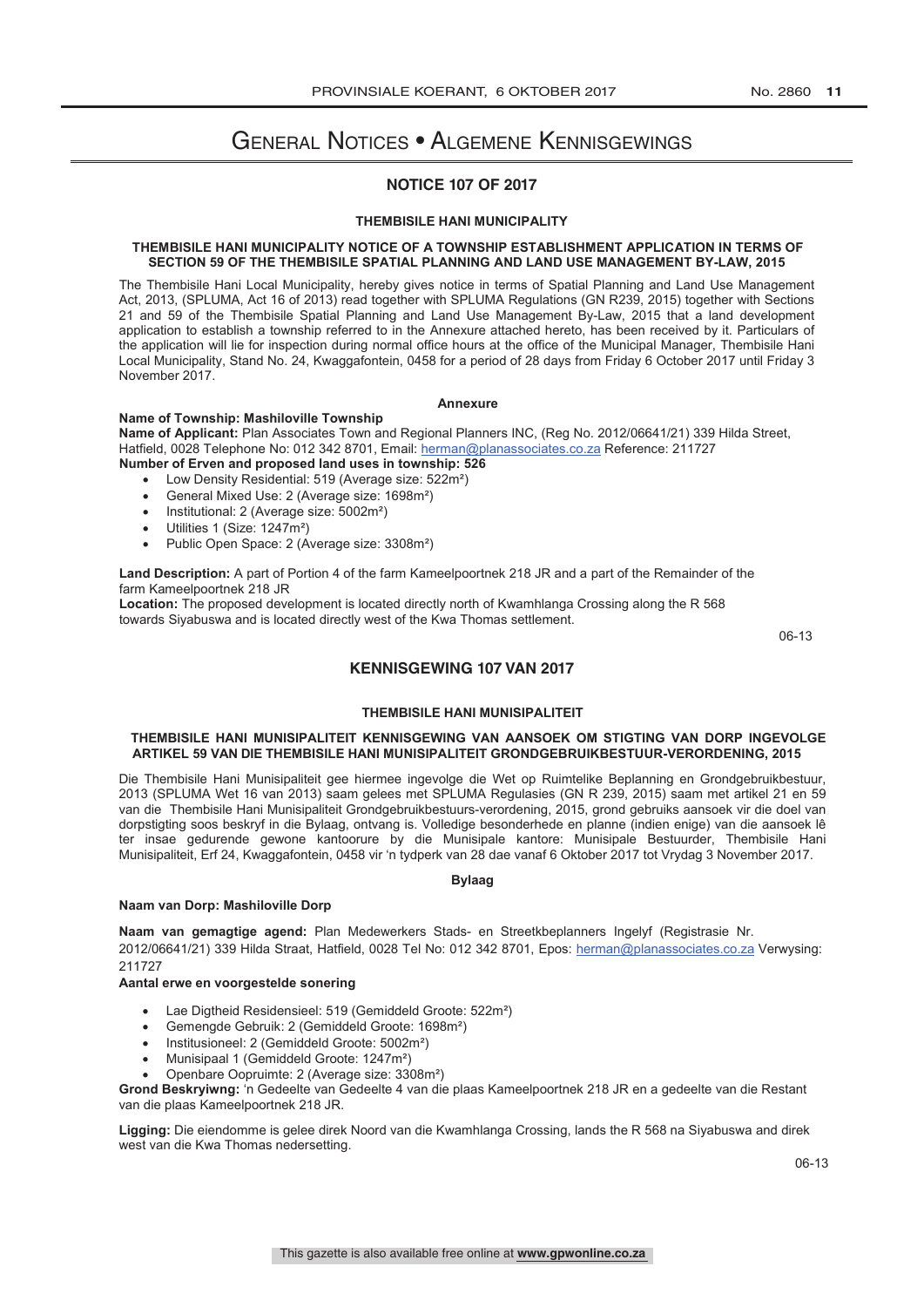# Provincial Notices • Provinsiale Kennisgewings

# **PROVINCIAL NOTICE 129 OF 2017**

# **NOTICE OF APPLICATIONS FOR AMENDMENT OF THE ERMELO TOWN-PLANNING SCHEME, 1982 IN TERMS OF SECTIONS 66 AND 98 OF THE MSUKALIGWA LOCAL MUNICIPALITY SPATIAL PLANNING AND LAND USE MANAGEMENT BY-LAW, 2016**

## **AMENDMENT SCHEME 727**

I, Jaco Peter le Roux of Afriplan CC, being the authorised agent of the owner of **Erf 1467, Ermelo X 9** hereby give notice in terms of Section 98 of Msukaligwa Local Municipality Spatial Planning and Land Use Management By-law, 2016 read with the Spatial Planning and Land Use Management Act, 2013 (Act 16 of 2013), that I have applied to the Msukaligwa Municipality for the amendment of the town planning scheme known as Ermelo Town Planning Scheme, 1982 by the rezoning of Erf 1467, Ermelo X 9, situated at 14 Willie Delport Street, from "**Residential 1"** to **"Residential 3"** for purposes of dwelling units.

Particulars of the applications will lay for inspection during normal office hours at the office of the Municipal Manager, 1st Floor, Msukaligwa Civic Centre, Ermelo for the period of 30 days from **6 October 2017.**

Objections to or representations in respect of the applications must be lodged with or made in writing to the Municipal Manager, during normal office hours, at the above address or at PO Box 48, Ermelo, 2350 within a period of 30 days from **6 October 2017** (last day for comment being **6 November 2017).** Any person who cannot write may during office hours attend the Office of the Municipal Manager, where an official will assist that person to lodge comment.

*Details of agent: Afriplan CC, PO Box 786, Ermelo 2350. Tel: 013 282 8035 Fax: 013 243 1706. Email:* jaco@afriplan.com/vicky@afriplan.com

6–13

## **PROVINSIALE KENNISGEWING 129 VAN 2017**

# **KENNISGEWING VAN AANSOEK OM WYSIGING VAN DIE ERMELO DORPSBEPLANNINGSKEMA, 1982 INGEVOLGE ARTIKEL 66 EN 98 VAN DIE MSUKALIGWA PLAASLIKE MUNISIPALITEIT RUIMTELIKE BEPLANNING EN GRONDGEBRUIKSBESTUURSVERORDENING, 2016**

# **WYSIGINGSKEMA 727**

Ek, Jaco Peter le Roux van Afriplan CC, synde die gemagtigde agent van die eienaar van **Erf 1467 Ermelo X 9** gee hiermee ingevolge Artikel 98 van die Msukaligwa Plaaslike Munisipaliteit Ruimtelike Beplanning en Grondgebruikbestuursverordening, 2016, saamgelees met die Wet op Ruimtelike Beplanning en Grondgebruiksbestuur, 2013 (Wet 16 van 2013), kennis dat ek by Msukaligwa Munisipaliteit aansoek gedoen het vir die wysiging die dorpsbeplanningskema bekend as Ermelo Dorpsbeplanningskema 1982, deur die hersonering van Erf 1467, Ermelo X 9, geleë te Willie Delportstraat 14 van "**Residensiëel 1"** na **"Residensiëel 3"** vir doeleindes van wooneenhede.

Besonderhede van die aansoeke lê ter insae gedurende gewone kantoorure by die kantoor van die Munisipale Bestuurder, Eerste vloer, Ermelo Burgersentrum, Ermelo 30 dae vanaf **6 Oktober 2017.** 

Besware teen of vertoë ten opsigte van die aansoeke moet binne 'n tydperk van 30 dae vanaf **6 Oktober 2017,** gedurende gewone kantoor-ure**,** skriftelik by of tot die Munisipale Bestuurder by die bovermelde adres of by Msukaligwa Munisipaliteit, Posbus 48, Ermelo, 2350, ingedien of gerig word (laaste datum vir kommentare 6 November 2017**)**. Enige persoon wat nie kan skryf nie sal tydens kantoor-ure deur 'n amptenaar by die Kantoor van die Munisipale Bestuurder bygestaan word om kommentaar in te dien.

*Besonderhede van die agent: Afriplan CC, Posbus 786, Ermelo 2350. Tel: 013 282 8035 Faks: 013 243 1706. E-pos:* jaco@afriplan.com/vicky@afriplan.com

6–13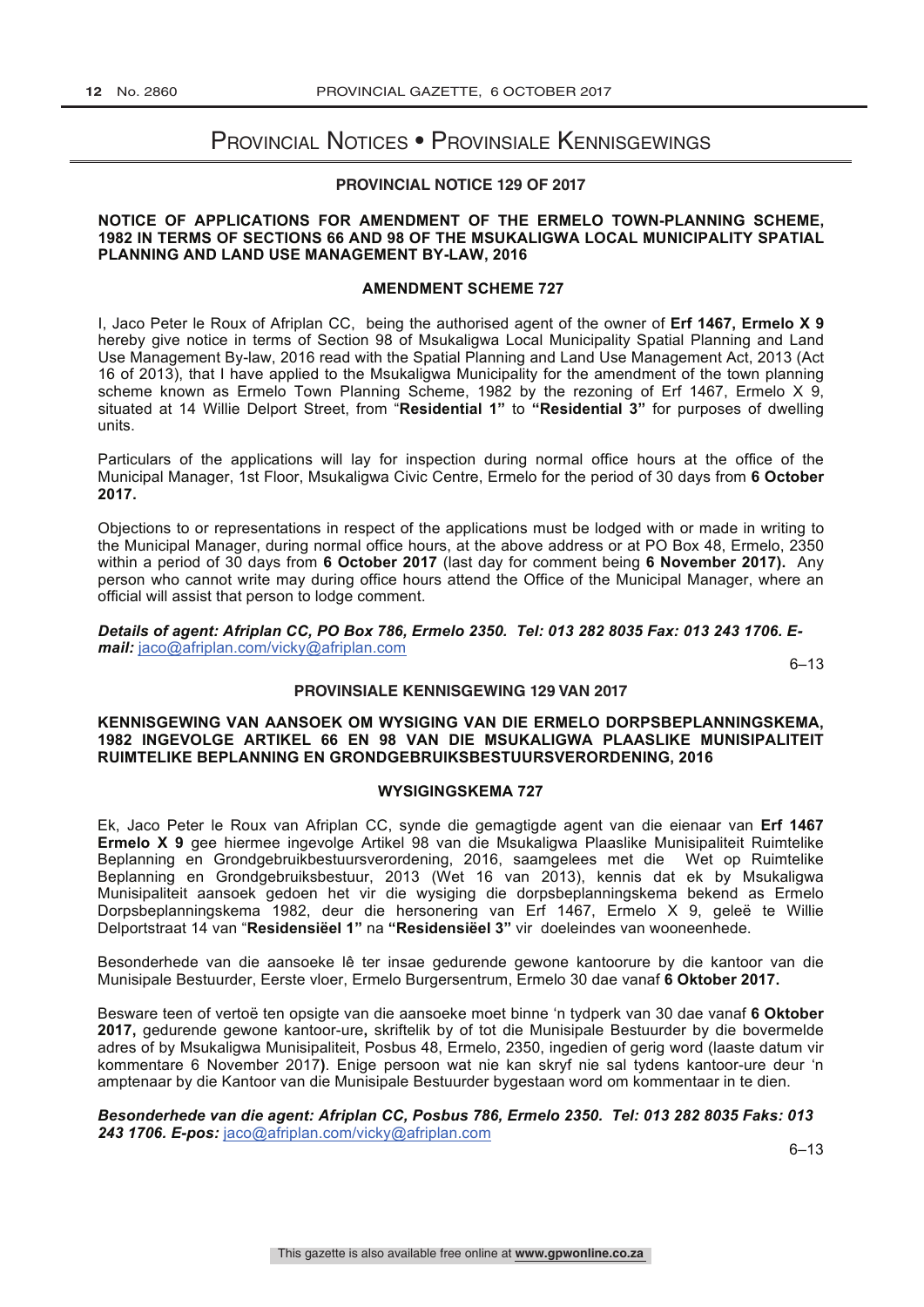# Local Authority Notices • Plaaslike Owerheids Kennisgewings

# **LOCAL AUTHORITY NOTICE 110 OF 2017**

# **DR JS MOROKA LOCAL MUNICIPALITY**

# **NOTICE OF APPLICATION FOR THE ESTABLISHMENT OF TOWNSHIP/ EXTENSION OF BOUNDARIES IN TERMS OF SECTION 57(A) AND 98(1) (A) OF THE DR JS MOROKA SPATIAL PLANNING AND LAND USE MANAGEMENT BYLAW, 2016**

I/we Matete and Associates Consultants being the authorised agent of the registered owner of the Farm Matjesgoedkuil 3 JS hereby give notice in terms of Section 98(1) (a) of the Dr JS Moroka Spatial Planning and Land use Management Bylaw 2016, that I/we have applied to the Dr JS Moroka Local municipality for the establishment of the township/extension of boundaries. The property is situated at: the Farm Matjesgoedkuil 3 JS, Ramokgeletsane, Mpumalanga Province

Any objection/s or comments including the grounds for such objection/s or comments with full contact details, shall be made in writing to the Municipal Manager, Private Bag X 4012, Siyabuswa, 0472 within 30 days from 06 October 2017

Full particulars and plans may be inspected during normal office hours at the office of the Municipal Manager, Dr JS Moroka Local Municipality, A2601/3 Bongimfundo Street, Siyabuswa, 0472, Tel: 013 973 1101 for a period of 30 days from 06 October 2017

Address of the Applicant : 100 Marshall Street, Office 4 Kruger Park, Polokwane, 0699

PO Box 339, Bendor Park, 0713

Telephone no: 015 291 1425

Cell: 078 581 7466

6–13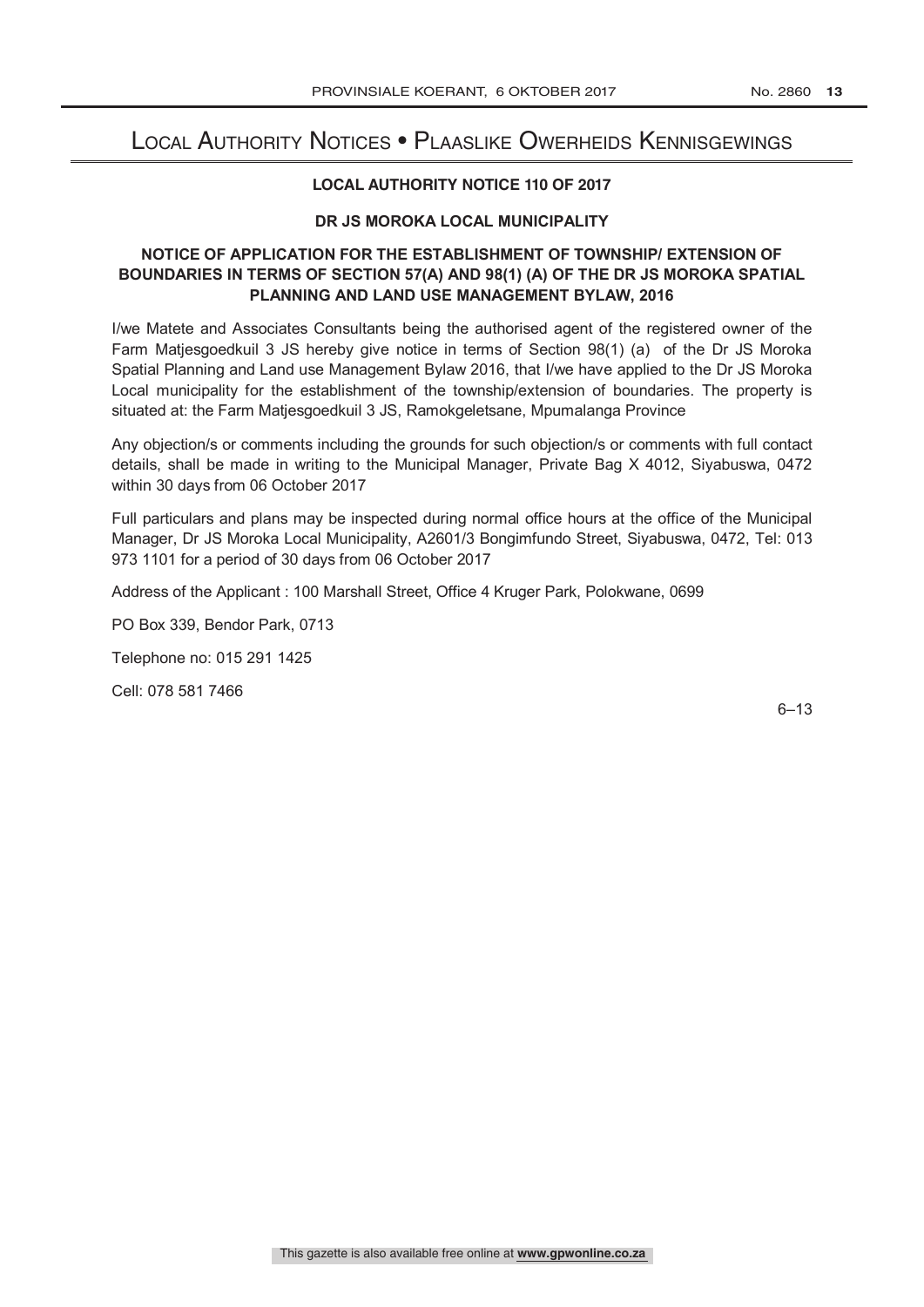# **MASEPALA WA SELEGAE WA DR JS MOROKA**

# **TLHALOSHO YA TLHOLO YA TOROPO/ TLHALOSHO YA KOKETJO YA MEEDI KA MOLAO KA KAROLO YA 57 (A) LE 98 (1) (A) YA DR JS MOROKA WA GO HLOKAGALA LE TSHEPIDISHO YA MOSHOMO KA BYLAW, 2016**

Rena Matete and Associates Consultants rele baemedi bao dumeletjwigo ke mong'a mabu wa polase ya Matjesgoedkuil 3 JS, ka go fana ka tsebisho go latela karolo ya 98 (1) (a) ya Dr JS Moroka Spatial Planning and Land Management ByLaw 2016, re fane ka kgopelo go Molaudi wa wa Masepala wa Dr JS Moroka bakeng sa hlabollo ya toropo / go oketja meedi. Naga ya gona eka hwetjagala go: Polaseng ya Matjesgoedkuil 3 JS, Ramokgeletsane, Mpumalanga Province

Tlhalosho efe goba efe le ditlhalosho tje tseneletjigo, mabaka a khohlano goba ditlhalosho tje nang le boitsebisho bo feletjeng, di tla ngwalelwa go Molaudi wa Masepala, Private Bag X4012, Siyabuswa, 0472 pele ga matjatji a 30 go tloga ka 06 diphalane 2017

Dintlha tje feletjego le merero e ka hlahlojoa nakong ya diura tje tloaelegileng tja ofisi ofising ya Molaudi wa Masepala wa JS Moroka, A2601/3 Bongimfundo Street, Siyabuswa, 0472, Nomoro ya fono: 013 973 1101, bakeng sa matjatji a 30 go tloga ka la 06 diphalane 2017

Tlhalosho ya Moipiletji: 100 Marshall Street, Ofisi ya 4 Kruger Park, Polokwane, 0699

PO Box 339, Bendor Park, 0713

Nomoro ya mogala: 015 291 1425

Nomoro ya Sellathekeng: 078 581 7466

6–13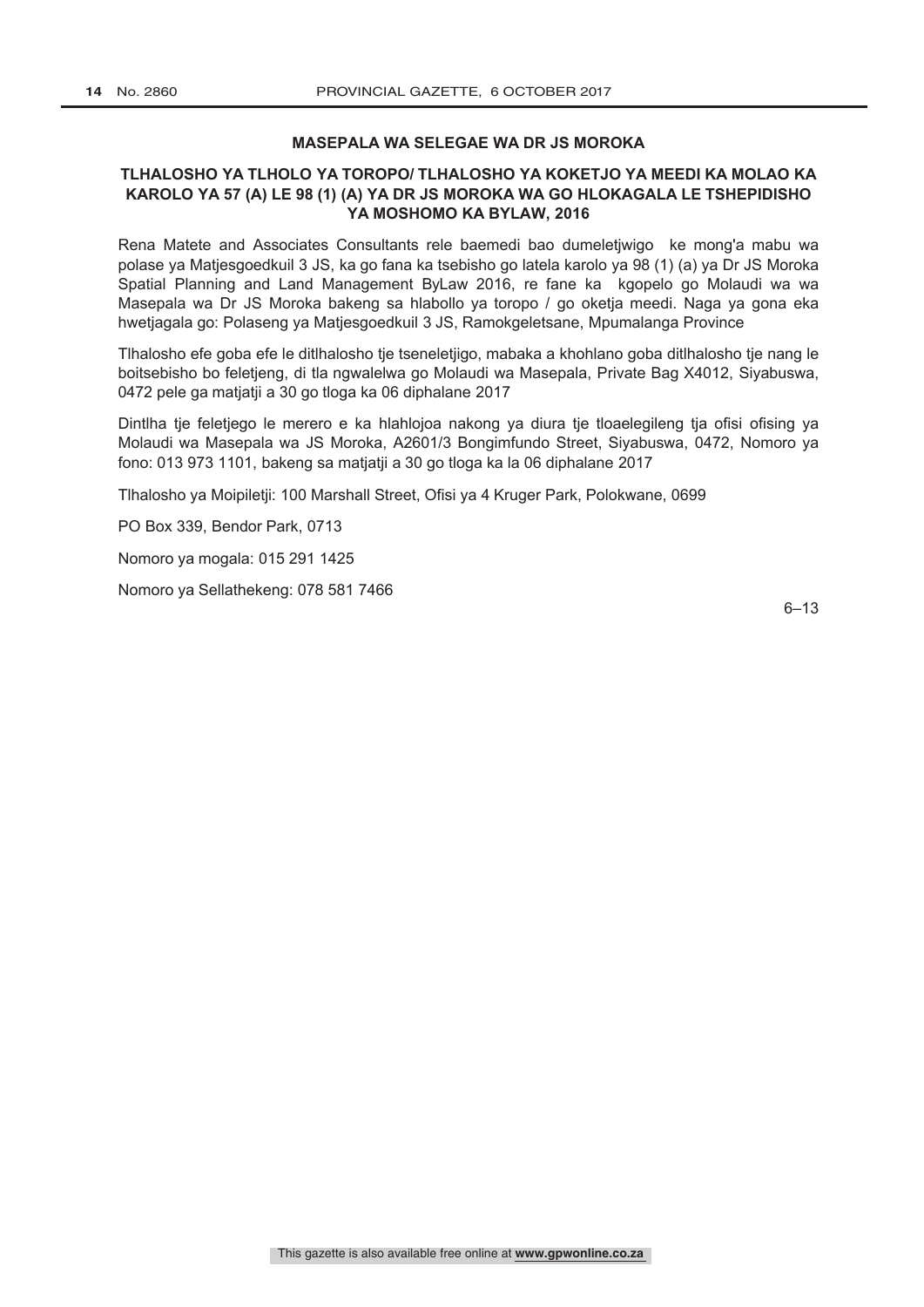# **LOCAL AUTHORITY NOTICE 111 OF 2017**

# **VICTOR KHANYE LOCAL MUNICIPALITY**

# **NOTICE OF CANCELLATION OF GENERAL PLAN AND TOWNSHIP**

The Victor Khanye Local Municipality hereby declares in terms of the provisions of Section 24 of the Spatial Planning and Land Use Management Act, (SPLUMA), Act 16 of 2013, that it has approved the application for cancellation of a general plan.

Notice is hereby given in terms of Section 60(5) of the Victor Khanye Local Municipality By-Law 2016, that the Municipality has approved the total cancellation of the following general plan.

| General Plan Number | <b>Township Name</b>                |
|---------------------|-------------------------------------|
| S.G. No 2820/1998   | <b>Delmas Extension 12 Township</b> |

This township will cease to exist as a township per Section 61 of the abovementioned bylaw. The following conditions are imposed:

- 1. All the relevant services agreements and arrangements are to be cancelled.
- 2. That the Deeds Office be informed of the cancellation through this notice.

F Mashele

Executive Director Technical Services

CORNER Van der Walt Street and Samuel Road

Delmas

P.O. Box 6

Delmas

**Mpumalanga** 

2210

Notice Number: /2017

Publication Date: Provincial Gazette of Mpumalanga: 6 October 2017